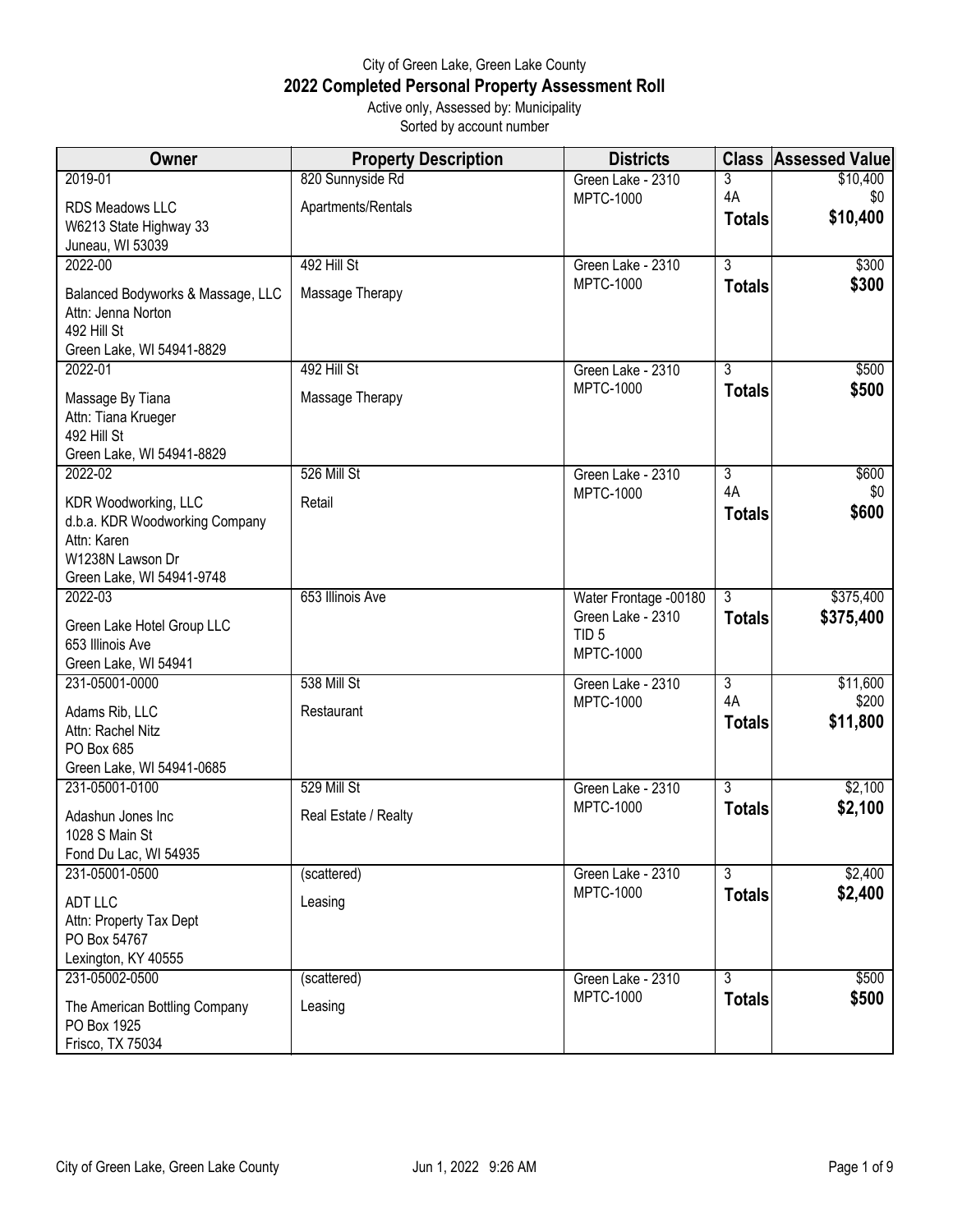| Owner                                               | <b>Property Description</b>  | <b>Districts</b>                     | <b>Class</b>        | <b>Assessed Value</b> |
|-----------------------------------------------------|------------------------------|--------------------------------------|---------------------|-----------------------|
| 231-05002-0530                                      | 761 Commercial Ave           | Green Lake - 2310                    |                     | \$600                 |
| American Greetings Corporation                      | Wholesale                    | TID <sub>3</sub><br><b>MPTC-1000</b> | <b>Totals</b>       | \$600                 |
| Attn: Tax Department<br>One American Blvd           |                              |                                      |                     |                       |
| Cleveland, OH 44145                                 |                              |                                      |                     |                       |
| 231-05003-0000                                      | 372 S Lawson Dr              | Green Lake - 2310                    | $\overline{3}$      | \$9,000               |
| Angel Inn                                           | <b>B&amp;B</b>               | <b>MPTC-1000</b>                     | <b>Totals</b>       | \$9,000               |
| Attn: David Greening                                | <b>DOOMAGE ASSESSMENT</b>    |                                      |                     |                       |
| 372 S Lawson Dr                                     |                              |                                      |                     |                       |
| Green Lake, WI 54941<br>231-05005-0000              | 439 Lake St                  | Green Lake - 2310                    | 3                   | \$7,400               |
|                                                     |                              | <b>MPTC-1000</b>                     | 4A                  | \$5,900               |
| Bay View Motel & Marina<br>Attn: Meiborg Properties | Motel                        |                                      | <b>Totals</b>       | \$13,300              |
| 509 Commercial Ave                                  | <b>DOOMAGE ASSESSMENT</b>    |                                      |                     |                       |
| Green Lake, WI 54941                                |                              |                                      |                     |                       |
| 231-05006-0100                                      | 745 South St                 | Green Lake - 2310                    | $\overline{3}$      | \$400                 |
| <b>Bestway Driving Academy</b>                      | Education                    | TID <sub>3</sub><br><b>MPTC-1000</b> | 4A<br><b>Totals</b> | \$400<br>\$800        |
| 745 South St Ste 3A                                 |                              |                                      |                     |                       |
| Green Lake, WI 54941<br>231-05006-0300              | 489 Lake St                  | Green Lake - 2310                    | $\overline{3}$      | \$10,700              |
|                                                     |                              | <b>MPTC-1000</b>                     | <b>Totals</b>       | \$10,700              |
| <b>Big Power Sports</b><br>PO Box 436               | <b>Boat Sales</b>            |                                      |                     |                       |
| Green Lake, WI 54941                                | <b>DOOMAGE ASSESSMENT</b>    |                                      |                     |                       |
| 231-05010-0200                                      | 505 Lake St                  | Green Lake - 2310                    | $\overline{3}$      | \$36,700              |
| Chiroplus Healthcare Center LLC                     | <b>Chiropractic Services</b> | <b>MPTC-1000</b>                     | 4A                  | \$200                 |
| Attn: Dr Colleen Pomplun                            |                              |                                      | <b>Totals</b>       | \$36,900              |
| PO Box 458                                          |                              |                                      |                     |                       |
| Green Lake, WI 54941-0458<br>231-05010-0202         | 530 State Highway 23         | Green Lake - 2310                    | $\overline{3}$      | \$9,600               |
| Christianos Pizza, LLC                              | Restaurant                   | <b>MPTC-1000</b>                     | 4A                  | \$18,600              |
| PO Box 261                                          |                              |                                      | <b>Totals</b>       | \$28,200              |
| Wautoma, WI 54982-0261                              | <b>DOOMAGE ASSESSMENT</b>    |                                      |                     |                       |
| 231-05010-0203                                      | 670 County Rd A              | Green Lake - 2310                    | $\overline{3}$      | \$25,700              |
| ThedaCare                                           | <b>Medical Services</b>      | TID <sub>3</sub><br><b>MPTC-1000</b> | <b>Totals</b>       | \$25,700              |
| PO Box 8025                                         |                              |                                      |                     |                       |
| Appleton, WI 54912<br>231-05010-0205                | 524 Mill St                  | Green Lake - 2310                    | $\overline{3}$      | \$1,600               |
|                                                     |                              | <b>MPTC-1000</b>                     | <b>Totals</b>       | \$1,600               |
| The Collection, LLC<br>PO Box 39                    | Retail                       |                                      |                     |                       |
| Green Lake, WI 54941-0039                           |                              |                                      |                     |                       |
| 231-05010-0206                                      | 760 Commercial Ave Unit A    | Green Lake - 2310                    | 4B                  | \$150,000             |
| Commercial Avenue Car Wash, LLC                     | Car Wash                     | TID <sub>3</sub>                     | <b>Totals</b>       | \$150,000             |
| Attn: Pat McConnell                                 |                              | <b>MPTC-1000</b>                     |                     |                       |
| PO Box 129                                          |                              |                                      |                     |                       |
| Berlin, WI 54923-0129<br>231-05010-0300             | 514 Mill St                  | Green Lake - 2310                    | $\overline{3}$      | \$26,600              |
|                                                     | C-Store/Gas Station          | <b>MPTC-1000</b>                     | 4A                  | \$200                 |
| Condon Oil Co<br>PO Box 184                         |                              |                                      | <b>Totals</b>       | \$26,800              |
| Ripon, WI 54971-0184                                |                              |                                      |                     |                       |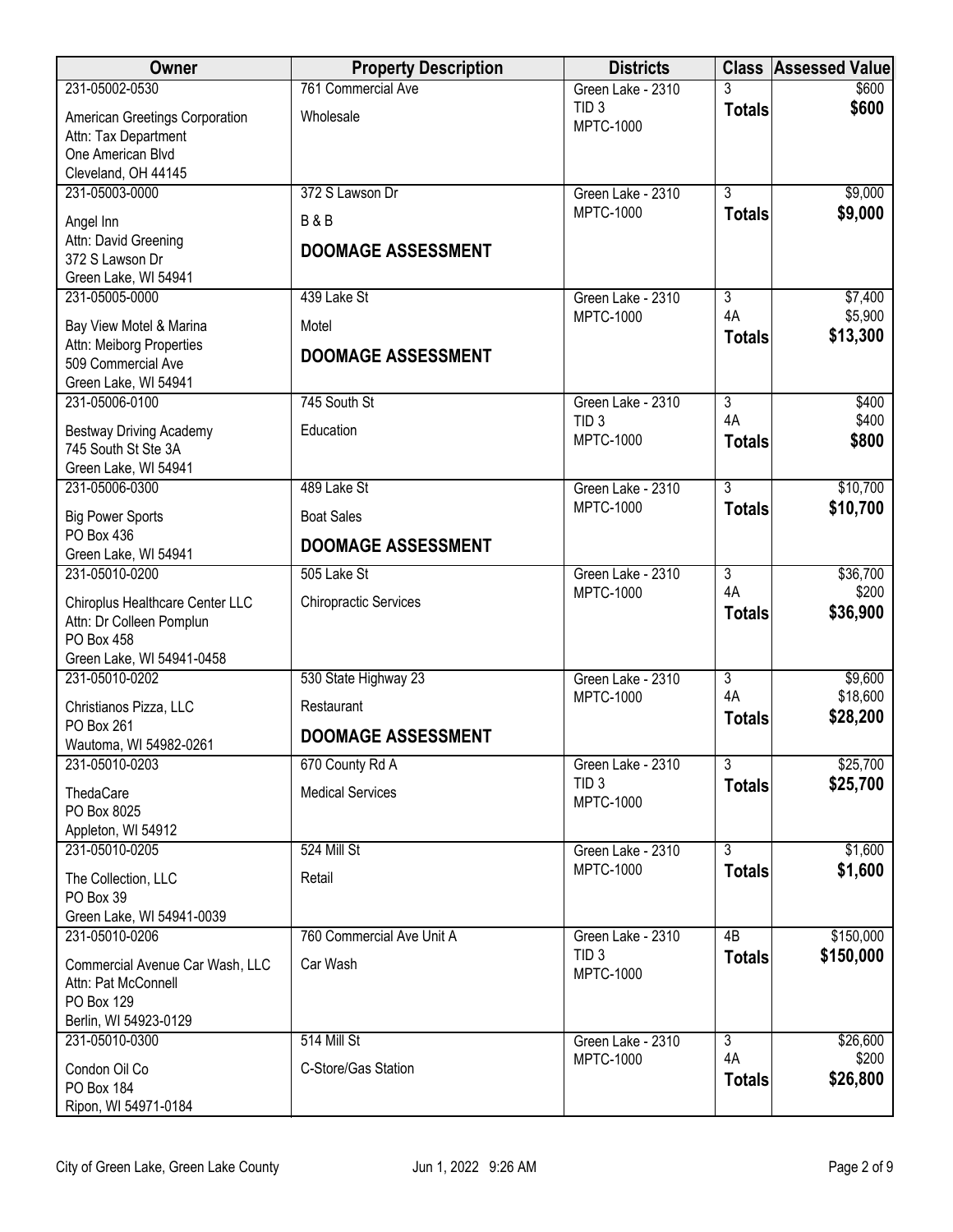| Owner                                           | <b>Property Description</b> | <b>Districts</b>                      | <b>Class</b>         | <b>Assessed Value</b> |
|-------------------------------------------------|-----------------------------|---------------------------------------|----------------------|-----------------------|
| 231-05010-0505                                  | 586 South St                | Green Lake - 2310                     | 3                    | \$27,400              |
| Crown Court Flagship, LLC                       | Apartments/Rentals          | TID <sub>3</sub><br><b>MPTC-1000</b>  | 4A                   | \$200<br>\$27,600     |
| Attn: Flagship Apt Assoc. LP - Acc              |                             |                                       | <b>Totals</b>        |                       |
| Management Group                                |                             |                                       |                      |                       |
| 2375 State Hwy 44 Ste A<br>Oshkosh, WI 54904    |                             |                                       |                      |                       |
| 231-05011-0000                                  | 621 Commercial Ave          | Green Lake - 2310                     | $\overline{3}$       | \$700                 |
| <b>Culligan Water Conditioning</b>              | <b>Water Treatment</b>      | TID <sub>3</sub>                      | 4A                   | \$100                 |
| Attn: Eric Bloohm                               |                             | <b>MPTC-1000</b>                      | <b>Totals</b>        | \$800                 |
| 621 Commercial Ave                              |                             |                                       |                      |                       |
| Green Lake, WI 54941                            |                             |                                       |                      |                       |
| 231-05013-0501                                  | 530 Mill St                 | Green Lake - 2310<br><b>MPTC-1000</b> | $\overline{3}$       | \$1,800<br>\$1,800    |
| De Lage Landen Financial Services Inc           | Leasing                     |                                       | <b>Totals</b>        |                       |
| Attn: Tax Dept<br>1111 Old Eagle School Rd      |                             |                                       |                      |                       |
| Wayne, PA 19087                                 |                             |                                       |                      |                       |
| 231-05014-0000                                  | 509 South St                | Green Lake - 2310                     | 3                    | \$200                 |
| Design Spec. Builders Of Green Lake,            | Design Spec. Bldrs.         | <b>MPTC-1000</b>                      | 4A                   | \$100                 |
| Inc                                             |                             |                                       | <b>Totals</b>        | \$300                 |
| PO Box 589                                      |                             |                                       |                      |                       |
| Green Lake, WI 54941<br>231-05014-0010          | 509 South St                | Green Lake - 2310                     | $\overline{3}$       | \$1,400               |
|                                                 |                             | MPTC-1000                             | 4A                   | \$24,600              |
| Design Speciality Builders, LLC<br>509 South St | Design Spec. Bldrs.         |                                       | <b>Totals</b>        | \$26,000              |
| Green Lake, WI 54941                            |                             |                                       |                      |                       |
| 231-05014-0100                                  | (scattered)                 | Green Lake - 2310                     | $\overline{3}$       | \$600                 |
| DirecTV, LLC                                    | Satellite TV                | <b>MPTC-1000</b>                      | <b>Totals</b>        | \$600                 |
| Attn: Kroll LLC                                 |                             |                                       |                      |                       |
| PO Box 2789                                     |                             |                                       |                      |                       |
| Addison, TX 75001<br>231-05014-0500             | (scattered)                 | Green Lake - 2310                     | 4A                   | \$300                 |
|                                                 |                             | <b>MPTC-1000</b>                      | <b>Totals</b>        | \$300                 |
| <b>DISH Network, LLC</b><br>PO Box 6623         | Satellite TV                |                                       |                      |                       |
| Englewood, CO 80155                             |                             |                                       |                      |                       |
| 231-05015-0000                                  | <b>Boat House</b>           | Green Lake - 2310                     | 4B                   | \$3,000               |
| Doepke, Janice & Dolores et al                  | <b>BOLL - Boathouse</b>     | <b>MPTC-1000</b>                      | <b>Totals</b>        | \$3,000               |
| Attn: Janice & Delores Doepke                   |                             |                                       |                      |                       |
| 1711 Mildred Ave                                |                             |                                       |                      |                       |
| Marquette, MI 49855-2567<br>231-05015-0020      | 761 Commercial Ave          | Green Lake - 2310                     | 3                    | \$28,400              |
|                                                 |                             | TID <sub>3</sub>                      | 4A                   | \$5,300               |
| Dolgencorp, LLC<br>d.b.a. Dollar General #17654 | Retail                      | <b>MPTC-1000</b>                      | <b>Totals</b>        | \$33,700              |
| Attn: Corporate Tax Consulting                  |                             |                                       |                      |                       |
| PO Box 503410                                   |                             |                                       |                      |                       |
| Indianapolis, IN 46256-3410                     |                             |                                       |                      |                       |
| 231-05015-0550                                  | 530 Mill St                 | Green Lake - 2310<br>MPTC-1000        | $\overline{3}$<br>4A | \$1,800<br>\$5,700    |
| Emmer Real Estate Group Inc                     | Real Estate / Realty        |                                       | <b>Totals</b>        | \$7,500               |
| PO Box 537<br>530 Mill St                       |                             |                                       |                      |                       |
| Green Lake, WI 54941                            |                             |                                       |                      |                       |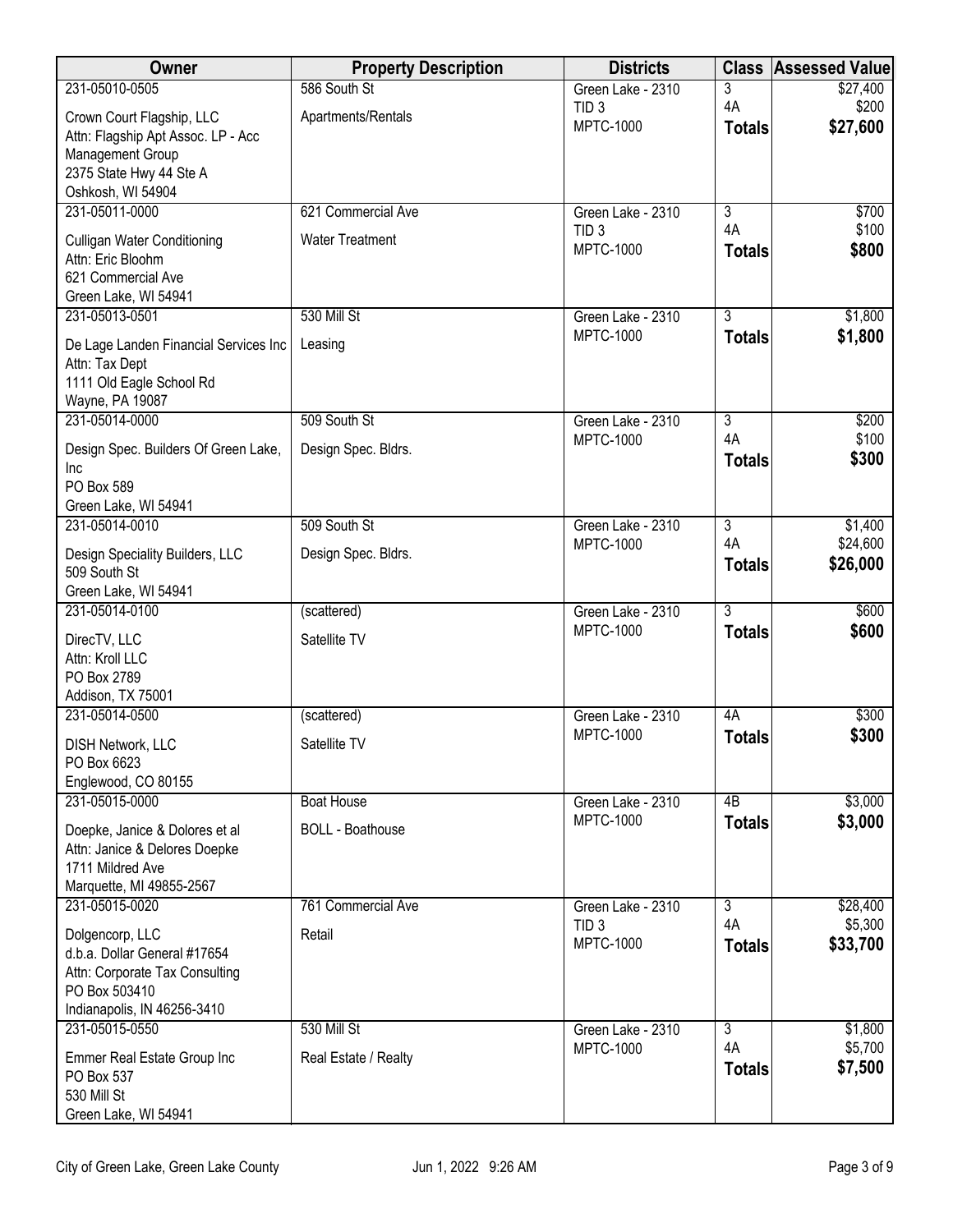| 231-05019-0600<br>760 Commercial Ave<br>\$132,600<br>3<br>Green Lake - 2310<br>4A<br>\$300<br>TID <sub>3</sub><br>C-Store/Gas Station<br>GL Crossroads Convenience LLC<br><b>MPTC-1000</b><br>\$132,900<br><b>Totals</b><br>d.b.a. GL Crossroads Convenience &<br>Fuel<br>Attn: Tom Karlovich<br>PO Box 486<br>Green Lake, WI 54941-0486<br>512 Gold St<br>231-05020-0000<br>$\overline{3}$<br>\$10,400<br>Green Lake - 2310<br>4A<br>\$600<br><b>MPTC-1000</b><br>The Goose Blind Grill & Bar<br>Restaurant<br>\$11,000<br><b>Totals</b><br>Attn: Mary Rowley<br>PO Box 414<br>Green Lake, WI 54941-0414<br>$\overline{3}$<br>\$2,100<br>231-05020-0600<br>555 Commercial Ave<br>Green Lake - 2310<br>TID <sub>3</sub><br>\$2,100<br><b>Totals</b><br>Gordon Flesch Compamy, Inc/GFC<br>Leasing<br><b>MPTC-1000</b><br>Leasing<br>2675 Research Park Dr<br>Madison, WI 53711<br>$\overline{3}$<br>231-05024-0100<br>531 Mill St<br>\$9,000<br>Green Lake - 2310<br><b>MPTC-1000</b><br>\$9,000<br><b>Totals</b><br>Leasing<br>GreatAmerica Financial Services Corp<br>625 1st St SE<br>Cedar Rapids, IA 52401<br>$\overline{3}$<br>\$8,900<br>231-05024-0800<br>(scattered)<br>Green Lake - 2310<br>\$8,900<br><b>MPTC-1000</b><br><b>Totals</b><br>Great Lakes Coca-Cola Distribution LLC Leasing<br>d.b.a. Great Lakes Coca-Cola<br>Distribution<br>6250 N River Rd<br>Ste 9000<br>Rosemont, IL 60018<br>231-05026-0500<br>550 Mill St<br>$\overline{3}$<br>\$4,200<br>Green Lake - 2310<br>4A<br>\$100<br>TID <sub>6</sub><br>Green Lake Area Chamber Of<br>Services<br>\$4,300<br><b>MPTC-1000</b><br><b>Totals</b><br>Commerce, Inc<br>PO Box 337<br>Green Lake, WI 54941-0337<br>\$35,100<br>515 Hill St<br>$\overline{3}$<br>231-05033-0000<br>Green Lake - 2310<br>4A<br>\$2,100<br><b>MPTC-1000</b><br>Horicon Bank<br>Banking<br>\$37,200<br><b>Totals</b><br>Attn: Finance Dept<br>PO Box 144<br>Horicon, WI 53032<br>$\overline{3}$<br>231-05033-0100<br>505 Mill St<br>\$1,300<br>Green Lake - 2310<br><b>MPTC-1000</b><br>\$1,300<br><b>Totals</b><br>Seasonal Sandwiches<br>Green Lake Sub Co<br>Attn: Mark Koepke<br>W1236 Spring Grove Rd<br>Ripon, WI 54971<br>231-05034-0000<br>510 Lake St<br>$\overline{3}$<br>\$7,300<br>Green Lake - 2310<br><b>MPTC-1000</b><br>\$7,300<br><b>Totals</b><br>Title Insurance<br>Green Lake Title & Abstract Company In<br>PO Box 510<br>Green Lake, WI 54941-0510<br>492 Hill St<br>$\overline{3}$<br>\$1,200<br>231-05036-0900<br>Green Lake - 2310<br>\$1,200<br>TID <sub>6</sub><br><b>Totals</b><br>Green Lake Spa<br>Spa<br><b>MPTC-1000</b><br>492 Hill St<br><b>DOOMAGE ASSESSMENT</b><br>Green Lake, WI 54941 | Owner | <b>Property Description</b> | <b>Districts</b> | <b>Class Assessed Value</b> |
|-------------------------------------------------------------------------------------------------------------------------------------------------------------------------------------------------------------------------------------------------------------------------------------------------------------------------------------------------------------------------------------------------------------------------------------------------------------------------------------------------------------------------------------------------------------------------------------------------------------------------------------------------------------------------------------------------------------------------------------------------------------------------------------------------------------------------------------------------------------------------------------------------------------------------------------------------------------------------------------------------------------------------------------------------------------------------------------------------------------------------------------------------------------------------------------------------------------------------------------------------------------------------------------------------------------------------------------------------------------------------------------------------------------------------------------------------------------------------------------------------------------------------------------------------------------------------------------------------------------------------------------------------------------------------------------------------------------------------------------------------------------------------------------------------------------------------------------------------------------------------------------------------------------------------------------------------------------------------------------------------------------------------------------------------------------------------------------------------------------------------------------------------------------------------------------------------------------------------------------------------------------------------------------------------------------------------------------------------------------------------------------------------------------------------------------------------------------------------------------------------------------------------------------------------------------------------------------------------------------------------------------------------------------------------------|-------|-----------------------------|------------------|-----------------------------|
|                                                                                                                                                                                                                                                                                                                                                                                                                                                                                                                                                                                                                                                                                                                                                                                                                                                                                                                                                                                                                                                                                                                                                                                                                                                                                                                                                                                                                                                                                                                                                                                                                                                                                                                                                                                                                                                                                                                                                                                                                                                                                                                                                                                                                                                                                                                                                                                                                                                                                                                                                                                                                                                                               |       |                             |                  |                             |
|                                                                                                                                                                                                                                                                                                                                                                                                                                                                                                                                                                                                                                                                                                                                                                                                                                                                                                                                                                                                                                                                                                                                                                                                                                                                                                                                                                                                                                                                                                                                                                                                                                                                                                                                                                                                                                                                                                                                                                                                                                                                                                                                                                                                                                                                                                                                                                                                                                                                                                                                                                                                                                                                               |       |                             |                  |                             |
|                                                                                                                                                                                                                                                                                                                                                                                                                                                                                                                                                                                                                                                                                                                                                                                                                                                                                                                                                                                                                                                                                                                                                                                                                                                                                                                                                                                                                                                                                                                                                                                                                                                                                                                                                                                                                                                                                                                                                                                                                                                                                                                                                                                                                                                                                                                                                                                                                                                                                                                                                                                                                                                                               |       |                             |                  |                             |
|                                                                                                                                                                                                                                                                                                                                                                                                                                                                                                                                                                                                                                                                                                                                                                                                                                                                                                                                                                                                                                                                                                                                                                                                                                                                                                                                                                                                                                                                                                                                                                                                                                                                                                                                                                                                                                                                                                                                                                                                                                                                                                                                                                                                                                                                                                                                                                                                                                                                                                                                                                                                                                                                               |       |                             |                  |                             |
|                                                                                                                                                                                                                                                                                                                                                                                                                                                                                                                                                                                                                                                                                                                                                                                                                                                                                                                                                                                                                                                                                                                                                                                                                                                                                                                                                                                                                                                                                                                                                                                                                                                                                                                                                                                                                                                                                                                                                                                                                                                                                                                                                                                                                                                                                                                                                                                                                                                                                                                                                                                                                                                                               |       |                             |                  |                             |
|                                                                                                                                                                                                                                                                                                                                                                                                                                                                                                                                                                                                                                                                                                                                                                                                                                                                                                                                                                                                                                                                                                                                                                                                                                                                                                                                                                                                                                                                                                                                                                                                                                                                                                                                                                                                                                                                                                                                                                                                                                                                                                                                                                                                                                                                                                                                                                                                                                                                                                                                                                                                                                                                               |       |                             |                  |                             |
|                                                                                                                                                                                                                                                                                                                                                                                                                                                                                                                                                                                                                                                                                                                                                                                                                                                                                                                                                                                                                                                                                                                                                                                                                                                                                                                                                                                                                                                                                                                                                                                                                                                                                                                                                                                                                                                                                                                                                                                                                                                                                                                                                                                                                                                                                                                                                                                                                                                                                                                                                                                                                                                                               |       |                             |                  |                             |
|                                                                                                                                                                                                                                                                                                                                                                                                                                                                                                                                                                                                                                                                                                                                                                                                                                                                                                                                                                                                                                                                                                                                                                                                                                                                                                                                                                                                                                                                                                                                                                                                                                                                                                                                                                                                                                                                                                                                                                                                                                                                                                                                                                                                                                                                                                                                                                                                                                                                                                                                                                                                                                                                               |       |                             |                  |                             |
|                                                                                                                                                                                                                                                                                                                                                                                                                                                                                                                                                                                                                                                                                                                                                                                                                                                                                                                                                                                                                                                                                                                                                                                                                                                                                                                                                                                                                                                                                                                                                                                                                                                                                                                                                                                                                                                                                                                                                                                                                                                                                                                                                                                                                                                                                                                                                                                                                                                                                                                                                                                                                                                                               |       |                             |                  |                             |
|                                                                                                                                                                                                                                                                                                                                                                                                                                                                                                                                                                                                                                                                                                                                                                                                                                                                                                                                                                                                                                                                                                                                                                                                                                                                                                                                                                                                                                                                                                                                                                                                                                                                                                                                                                                                                                                                                                                                                                                                                                                                                                                                                                                                                                                                                                                                                                                                                                                                                                                                                                                                                                                                               |       |                             |                  |                             |
|                                                                                                                                                                                                                                                                                                                                                                                                                                                                                                                                                                                                                                                                                                                                                                                                                                                                                                                                                                                                                                                                                                                                                                                                                                                                                                                                                                                                                                                                                                                                                                                                                                                                                                                                                                                                                                                                                                                                                                                                                                                                                                                                                                                                                                                                                                                                                                                                                                                                                                                                                                                                                                                                               |       |                             |                  |                             |
|                                                                                                                                                                                                                                                                                                                                                                                                                                                                                                                                                                                                                                                                                                                                                                                                                                                                                                                                                                                                                                                                                                                                                                                                                                                                                                                                                                                                                                                                                                                                                                                                                                                                                                                                                                                                                                                                                                                                                                                                                                                                                                                                                                                                                                                                                                                                                                                                                                                                                                                                                                                                                                                                               |       |                             |                  |                             |
|                                                                                                                                                                                                                                                                                                                                                                                                                                                                                                                                                                                                                                                                                                                                                                                                                                                                                                                                                                                                                                                                                                                                                                                                                                                                                                                                                                                                                                                                                                                                                                                                                                                                                                                                                                                                                                                                                                                                                                                                                                                                                                                                                                                                                                                                                                                                                                                                                                                                                                                                                                                                                                                                               |       |                             |                  |                             |
|                                                                                                                                                                                                                                                                                                                                                                                                                                                                                                                                                                                                                                                                                                                                                                                                                                                                                                                                                                                                                                                                                                                                                                                                                                                                                                                                                                                                                                                                                                                                                                                                                                                                                                                                                                                                                                                                                                                                                                                                                                                                                                                                                                                                                                                                                                                                                                                                                                                                                                                                                                                                                                                                               |       |                             |                  |                             |
|                                                                                                                                                                                                                                                                                                                                                                                                                                                                                                                                                                                                                                                                                                                                                                                                                                                                                                                                                                                                                                                                                                                                                                                                                                                                                                                                                                                                                                                                                                                                                                                                                                                                                                                                                                                                                                                                                                                                                                                                                                                                                                                                                                                                                                                                                                                                                                                                                                                                                                                                                                                                                                                                               |       |                             |                  |                             |
|                                                                                                                                                                                                                                                                                                                                                                                                                                                                                                                                                                                                                                                                                                                                                                                                                                                                                                                                                                                                                                                                                                                                                                                                                                                                                                                                                                                                                                                                                                                                                                                                                                                                                                                                                                                                                                                                                                                                                                                                                                                                                                                                                                                                                                                                                                                                                                                                                                                                                                                                                                                                                                                                               |       |                             |                  |                             |
|                                                                                                                                                                                                                                                                                                                                                                                                                                                                                                                                                                                                                                                                                                                                                                                                                                                                                                                                                                                                                                                                                                                                                                                                                                                                                                                                                                                                                                                                                                                                                                                                                                                                                                                                                                                                                                                                                                                                                                                                                                                                                                                                                                                                                                                                                                                                                                                                                                                                                                                                                                                                                                                                               |       |                             |                  |                             |
|                                                                                                                                                                                                                                                                                                                                                                                                                                                                                                                                                                                                                                                                                                                                                                                                                                                                                                                                                                                                                                                                                                                                                                                                                                                                                                                                                                                                                                                                                                                                                                                                                                                                                                                                                                                                                                                                                                                                                                                                                                                                                                                                                                                                                                                                                                                                                                                                                                                                                                                                                                                                                                                                               |       |                             |                  |                             |
|                                                                                                                                                                                                                                                                                                                                                                                                                                                                                                                                                                                                                                                                                                                                                                                                                                                                                                                                                                                                                                                                                                                                                                                                                                                                                                                                                                                                                                                                                                                                                                                                                                                                                                                                                                                                                                                                                                                                                                                                                                                                                                                                                                                                                                                                                                                                                                                                                                                                                                                                                                                                                                                                               |       |                             |                  |                             |
|                                                                                                                                                                                                                                                                                                                                                                                                                                                                                                                                                                                                                                                                                                                                                                                                                                                                                                                                                                                                                                                                                                                                                                                                                                                                                                                                                                                                                                                                                                                                                                                                                                                                                                                                                                                                                                                                                                                                                                                                                                                                                                                                                                                                                                                                                                                                                                                                                                                                                                                                                                                                                                                                               |       |                             |                  |                             |
|                                                                                                                                                                                                                                                                                                                                                                                                                                                                                                                                                                                                                                                                                                                                                                                                                                                                                                                                                                                                                                                                                                                                                                                                                                                                                                                                                                                                                                                                                                                                                                                                                                                                                                                                                                                                                                                                                                                                                                                                                                                                                                                                                                                                                                                                                                                                                                                                                                                                                                                                                                                                                                                                               |       |                             |                  |                             |
|                                                                                                                                                                                                                                                                                                                                                                                                                                                                                                                                                                                                                                                                                                                                                                                                                                                                                                                                                                                                                                                                                                                                                                                                                                                                                                                                                                                                                                                                                                                                                                                                                                                                                                                                                                                                                                                                                                                                                                                                                                                                                                                                                                                                                                                                                                                                                                                                                                                                                                                                                                                                                                                                               |       |                             |                  |                             |
|                                                                                                                                                                                                                                                                                                                                                                                                                                                                                                                                                                                                                                                                                                                                                                                                                                                                                                                                                                                                                                                                                                                                                                                                                                                                                                                                                                                                                                                                                                                                                                                                                                                                                                                                                                                                                                                                                                                                                                                                                                                                                                                                                                                                                                                                                                                                                                                                                                                                                                                                                                                                                                                                               |       |                             |                  |                             |
|                                                                                                                                                                                                                                                                                                                                                                                                                                                                                                                                                                                                                                                                                                                                                                                                                                                                                                                                                                                                                                                                                                                                                                                                                                                                                                                                                                                                                                                                                                                                                                                                                                                                                                                                                                                                                                                                                                                                                                                                                                                                                                                                                                                                                                                                                                                                                                                                                                                                                                                                                                                                                                                                               |       |                             |                  |                             |
|                                                                                                                                                                                                                                                                                                                                                                                                                                                                                                                                                                                                                                                                                                                                                                                                                                                                                                                                                                                                                                                                                                                                                                                                                                                                                                                                                                                                                                                                                                                                                                                                                                                                                                                                                                                                                                                                                                                                                                                                                                                                                                                                                                                                                                                                                                                                                                                                                                                                                                                                                                                                                                                                               |       |                             |                  |                             |
|                                                                                                                                                                                                                                                                                                                                                                                                                                                                                                                                                                                                                                                                                                                                                                                                                                                                                                                                                                                                                                                                                                                                                                                                                                                                                                                                                                                                                                                                                                                                                                                                                                                                                                                                                                                                                                                                                                                                                                                                                                                                                                                                                                                                                                                                                                                                                                                                                                                                                                                                                                                                                                                                               |       |                             |                  |                             |
|                                                                                                                                                                                                                                                                                                                                                                                                                                                                                                                                                                                                                                                                                                                                                                                                                                                                                                                                                                                                                                                                                                                                                                                                                                                                                                                                                                                                                                                                                                                                                                                                                                                                                                                                                                                                                                                                                                                                                                                                                                                                                                                                                                                                                                                                                                                                                                                                                                                                                                                                                                                                                                                                               |       |                             |                  |                             |
|                                                                                                                                                                                                                                                                                                                                                                                                                                                                                                                                                                                                                                                                                                                                                                                                                                                                                                                                                                                                                                                                                                                                                                                                                                                                                                                                                                                                                                                                                                                                                                                                                                                                                                                                                                                                                                                                                                                                                                                                                                                                                                                                                                                                                                                                                                                                                                                                                                                                                                                                                                                                                                                                               |       |                             |                  |                             |
|                                                                                                                                                                                                                                                                                                                                                                                                                                                                                                                                                                                                                                                                                                                                                                                                                                                                                                                                                                                                                                                                                                                                                                                                                                                                                                                                                                                                                                                                                                                                                                                                                                                                                                                                                                                                                                                                                                                                                                                                                                                                                                                                                                                                                                                                                                                                                                                                                                                                                                                                                                                                                                                                               |       |                             |                  |                             |
|                                                                                                                                                                                                                                                                                                                                                                                                                                                                                                                                                                                                                                                                                                                                                                                                                                                                                                                                                                                                                                                                                                                                                                                                                                                                                                                                                                                                                                                                                                                                                                                                                                                                                                                                                                                                                                                                                                                                                                                                                                                                                                                                                                                                                                                                                                                                                                                                                                                                                                                                                                                                                                                                               |       |                             |                  |                             |
|                                                                                                                                                                                                                                                                                                                                                                                                                                                                                                                                                                                                                                                                                                                                                                                                                                                                                                                                                                                                                                                                                                                                                                                                                                                                                                                                                                                                                                                                                                                                                                                                                                                                                                                                                                                                                                                                                                                                                                                                                                                                                                                                                                                                                                                                                                                                                                                                                                                                                                                                                                                                                                                                               |       |                             |                  |                             |
|                                                                                                                                                                                                                                                                                                                                                                                                                                                                                                                                                                                                                                                                                                                                                                                                                                                                                                                                                                                                                                                                                                                                                                                                                                                                                                                                                                                                                                                                                                                                                                                                                                                                                                                                                                                                                                                                                                                                                                                                                                                                                                                                                                                                                                                                                                                                                                                                                                                                                                                                                                                                                                                                               |       |                             |                  |                             |
|                                                                                                                                                                                                                                                                                                                                                                                                                                                                                                                                                                                                                                                                                                                                                                                                                                                                                                                                                                                                                                                                                                                                                                                                                                                                                                                                                                                                                                                                                                                                                                                                                                                                                                                                                                                                                                                                                                                                                                                                                                                                                                                                                                                                                                                                                                                                                                                                                                                                                                                                                                                                                                                                               |       |                             |                  |                             |
|                                                                                                                                                                                                                                                                                                                                                                                                                                                                                                                                                                                                                                                                                                                                                                                                                                                                                                                                                                                                                                                                                                                                                                                                                                                                                                                                                                                                                                                                                                                                                                                                                                                                                                                                                                                                                                                                                                                                                                                                                                                                                                                                                                                                                                                                                                                                                                                                                                                                                                                                                                                                                                                                               |       |                             |                  |                             |
|                                                                                                                                                                                                                                                                                                                                                                                                                                                                                                                                                                                                                                                                                                                                                                                                                                                                                                                                                                                                                                                                                                                                                                                                                                                                                                                                                                                                                                                                                                                                                                                                                                                                                                                                                                                                                                                                                                                                                                                                                                                                                                                                                                                                                                                                                                                                                                                                                                                                                                                                                                                                                                                                               |       |                             |                  |                             |
|                                                                                                                                                                                                                                                                                                                                                                                                                                                                                                                                                                                                                                                                                                                                                                                                                                                                                                                                                                                                                                                                                                                                                                                                                                                                                                                                                                                                                                                                                                                                                                                                                                                                                                                                                                                                                                                                                                                                                                                                                                                                                                                                                                                                                                                                                                                                                                                                                                                                                                                                                                                                                                                                               |       |                             |                  |                             |
|                                                                                                                                                                                                                                                                                                                                                                                                                                                                                                                                                                                                                                                                                                                                                                                                                                                                                                                                                                                                                                                                                                                                                                                                                                                                                                                                                                                                                                                                                                                                                                                                                                                                                                                                                                                                                                                                                                                                                                                                                                                                                                                                                                                                                                                                                                                                                                                                                                                                                                                                                                                                                                                                               |       |                             |                  |                             |
|                                                                                                                                                                                                                                                                                                                                                                                                                                                                                                                                                                                                                                                                                                                                                                                                                                                                                                                                                                                                                                                                                                                                                                                                                                                                                                                                                                                                                                                                                                                                                                                                                                                                                                                                                                                                                                                                                                                                                                                                                                                                                                                                                                                                                                                                                                                                                                                                                                                                                                                                                                                                                                                                               |       |                             |                  |                             |
|                                                                                                                                                                                                                                                                                                                                                                                                                                                                                                                                                                                                                                                                                                                                                                                                                                                                                                                                                                                                                                                                                                                                                                                                                                                                                                                                                                                                                                                                                                                                                                                                                                                                                                                                                                                                                                                                                                                                                                                                                                                                                                                                                                                                                                                                                                                                                                                                                                                                                                                                                                                                                                                                               |       |                             |                  |                             |
|                                                                                                                                                                                                                                                                                                                                                                                                                                                                                                                                                                                                                                                                                                                                                                                                                                                                                                                                                                                                                                                                                                                                                                                                                                                                                                                                                                                                                                                                                                                                                                                                                                                                                                                                                                                                                                                                                                                                                                                                                                                                                                                                                                                                                                                                                                                                                                                                                                                                                                                                                                                                                                                                               |       |                             |                  |                             |
|                                                                                                                                                                                                                                                                                                                                                                                                                                                                                                                                                                                                                                                                                                                                                                                                                                                                                                                                                                                                                                                                                                                                                                                                                                                                                                                                                                                                                                                                                                                                                                                                                                                                                                                                                                                                                                                                                                                                                                                                                                                                                                                                                                                                                                                                                                                                                                                                                                                                                                                                                                                                                                                                               |       |                             |                  |                             |
|                                                                                                                                                                                                                                                                                                                                                                                                                                                                                                                                                                                                                                                                                                                                                                                                                                                                                                                                                                                                                                                                                                                                                                                                                                                                                                                                                                                                                                                                                                                                                                                                                                                                                                                                                                                                                                                                                                                                                                                                                                                                                                                                                                                                                                                                                                                                                                                                                                                                                                                                                                                                                                                                               |       |                             |                  |                             |
|                                                                                                                                                                                                                                                                                                                                                                                                                                                                                                                                                                                                                                                                                                                                                                                                                                                                                                                                                                                                                                                                                                                                                                                                                                                                                                                                                                                                                                                                                                                                                                                                                                                                                                                                                                                                                                                                                                                                                                                                                                                                                                                                                                                                                                                                                                                                                                                                                                                                                                                                                                                                                                                                               |       |                             |                  |                             |
|                                                                                                                                                                                                                                                                                                                                                                                                                                                                                                                                                                                                                                                                                                                                                                                                                                                                                                                                                                                                                                                                                                                                                                                                                                                                                                                                                                                                                                                                                                                                                                                                                                                                                                                                                                                                                                                                                                                                                                                                                                                                                                                                                                                                                                                                                                                                                                                                                                                                                                                                                                                                                                                                               |       |                             |                  |                             |
|                                                                                                                                                                                                                                                                                                                                                                                                                                                                                                                                                                                                                                                                                                                                                                                                                                                                                                                                                                                                                                                                                                                                                                                                                                                                                                                                                                                                                                                                                                                                                                                                                                                                                                                                                                                                                                                                                                                                                                                                                                                                                                                                                                                                                                                                                                                                                                                                                                                                                                                                                                                                                                                                               |       |                             |                  |                             |
|                                                                                                                                                                                                                                                                                                                                                                                                                                                                                                                                                                                                                                                                                                                                                                                                                                                                                                                                                                                                                                                                                                                                                                                                                                                                                                                                                                                                                                                                                                                                                                                                                                                                                                                                                                                                                                                                                                                                                                                                                                                                                                                                                                                                                                                                                                                                                                                                                                                                                                                                                                                                                                                                               |       |                             |                  |                             |
|                                                                                                                                                                                                                                                                                                                                                                                                                                                                                                                                                                                                                                                                                                                                                                                                                                                                                                                                                                                                                                                                                                                                                                                                                                                                                                                                                                                                                                                                                                                                                                                                                                                                                                                                                                                                                                                                                                                                                                                                                                                                                                                                                                                                                                                                                                                                                                                                                                                                                                                                                                                                                                                                               |       |                             |                  |                             |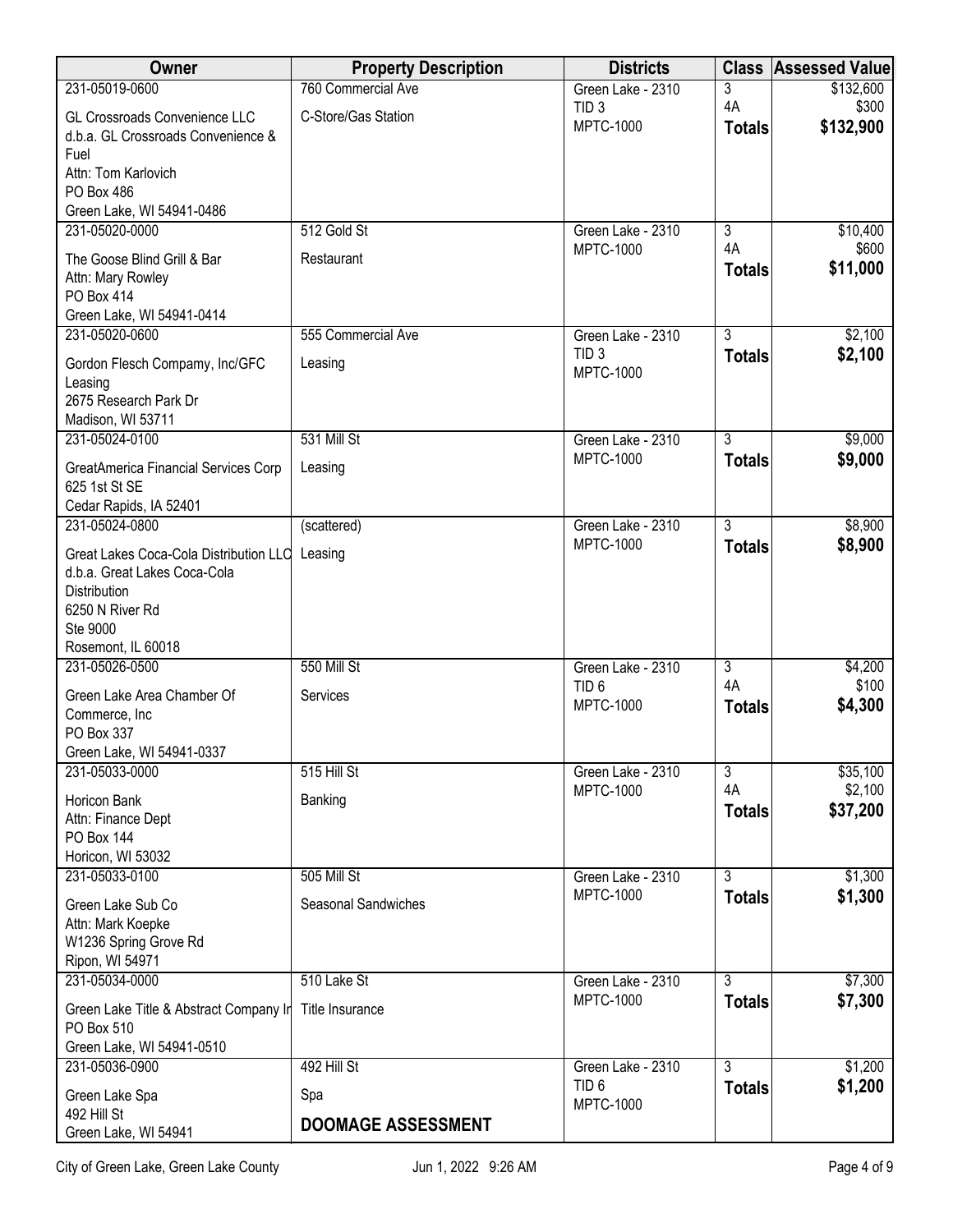| Owner                                              | <b>Property Description</b> | <b>Districts</b>                      |                     | <b>Class Assessed Value</b> |
|----------------------------------------------------|-----------------------------|---------------------------------------|---------------------|-----------------------------|
| 231-05037-0800                                     | 380 Lake St                 | Green Lake - 2310                     | 3                   | \$31,700                    |
| Greenway House B & B                               | <b>B&amp;B</b>              | <b>MPTC-1000</b>                      | 4A<br><b>Totals</b> | \$400<br>\$32,100           |
| 380 Lake St                                        |                             |                                       |                     |                             |
| Green Lake, WI 54941<br>231-05038-0000             | (scattered)                 | Green Lake - 2310                     | $\overline{3}$      | \$12,700                    |
|                                                    |                             | <b>MPTC-1000</b>                      | <b>Totals</b>       | \$12,700                    |
| Grayhawk Leasing, LLC<br>1412 Main St              | Leasing                     |                                       |                     |                             |
| Ste 1500                                           |                             |                                       |                     |                             |
| Dallas, TX 75202                                   |                             |                                       |                     |                             |
| 231-05039-0500                                     | 509 South St                | Green Lake - 2310                     | $\overline{3}$      | \$2,900                     |
| <b>Guaranty Service Group Inc</b>                  | Title Co                    | <b>MPTC-1000</b>                      | 4A<br><b>Totals</b> | \$1,100<br>\$4,000          |
| 481 E Division St<br>Suite 300                     |                             |                                       |                     |                             |
| Fond Du Lac, WI 54935                              |                             |                                       |                     |                             |
| 231-05042-0000                                     | 522 Mill St                 | Green Lake - 2310                     | $\overline{3}$      | \$6,200                     |
| Hairitage Barber/Beauty                            | Barber/Beauty Shop          | <b>MPTC-1000</b>                      | <b>Totals</b>       | \$6,200                     |
| Attn: Daniel Denslow                               | <b>DOOMAGE ASSESSMENT</b>   |                                       |                     |                             |
| PO Box 351                                         |                             |                                       |                     |                             |
| Green Lake, WI 54941-0351<br>231-05042-0100        | 506 Hill St                 | Green Lake - 2310                     | $\overline{3}$      | \$15,200                    |
|                                                    |                             | <b>MPTC-1000</b>                      | <b>Totals</b>       | \$15,200                    |
| Dzelil, Faruk<br>d.b.a. Chops, LLC ~Fine Cuisine   | Restaurant                  |                                       |                     |                             |
| 103 W Huron St                                     |                             |                                       |                     |                             |
| Berlin, WI 54923                                   |                             |                                       |                     |                             |
| 231-05043-0000                                     | 533 Mill St                 | Green Lake - 2310<br><b>MPTC-1000</b> | 3<br>4A             | \$200<br>\$0                |
| <b>Head Turners</b>                                | <b>Beauty Salon</b>         |                                       | <b>Totals</b>       | \$200                       |
| PO Box 6<br>Green Lake, WI 54941-0006              |                             |                                       |                     |                             |
| 231-05048-0000                                     | 497 S Lawson Dr             | Green Lake - 2310                     | $\overline{3}$      | \$1,200                     |
| McConnell Inn                                      | <b>B&amp;B</b>              | <b>MPTC-1000</b>                      | 4A                  | \$400                       |
| Attn: Scott & Mary Jo Johnson                      |                             |                                       | <b>Totals</b>       | \$1,600                     |
| 497 S Lawson Dr                                    |                             |                                       |                     |                             |
| Green Lake, WI 54941<br>231-05049-0000             | 536 Mill St                 |                                       | 3                   | \$8,700                     |
|                                                    |                             | Green Lake - 2310<br><b>MPTC-1000</b> | <b>Totals</b>       | \$8,700                     |
| Keipe Hotel LLC<br>Attn: Charles & Lynn Mirr       | Hotel                       |                                       |                     |                             |
| PO Box 484                                         | <b>DOOMAGE ASSESSMENT</b>   |                                       |                     |                             |
| Green Lake, WI 54941-0484                          |                             |                                       |                     |                             |
| 231-05049-0100                                     | 631 Commercial Ave          | Green Lake - 2310                     | 3                   | \$6,500                     |
| Kennametal, Inc                                    | Vending                     | TID <sub>3</sub><br><b>MPTC-1000</b>  | <b>Totals</b>       | \$6,500                     |
| 1600 Technology Way                                |                             |                                       |                     |                             |
| Latrobe, PA 15650<br>231-05049-0500                | 850 Sunnyside Rd            | Green Lake - 2310                     | $\overline{3}$      | \$9,100                     |
|                                                    | <b>Assisted Living</b>      | <b>MPTC-1000</b>                      | 4A                  | \$1,200                     |
| Partners in Community Eldevcave, LLC<br>PO Box 129 |                             |                                       | <b>Totals</b>       | \$10,300                    |
| Green Lake, WI 54941-0129                          |                             |                                       |                     |                             |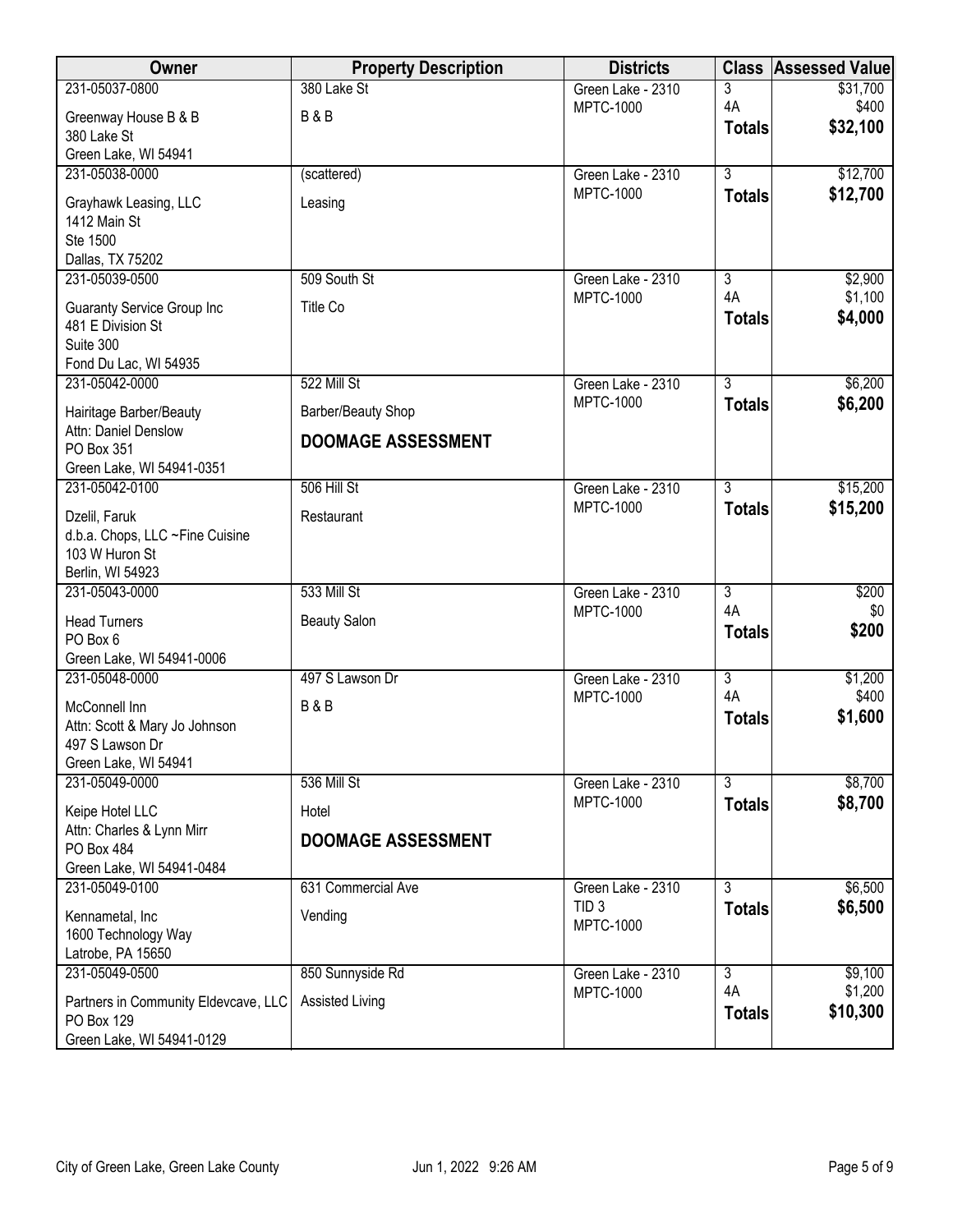| Owner                                                                                                                 | <b>Property Description</b>  | <b>Districts</b>                     |                     | <b>Class Assessed Value</b> |
|-----------------------------------------------------------------------------------------------------------------------|------------------------------|--------------------------------------|---------------------|-----------------------------|
| 231-05049-0900                                                                                                        | 531 Mill St                  | Green Lake - 2310                    | 4A                  | \$200                       |
| Knight Barry Title Services LLC<br>Attn: Jeff Green<br>400 Wisconsin Ave                                              | Title Insurance              | <b>MPTC-1000</b>                     | <b>Totals</b>       | \$200                       |
| Racine, WI 53403                                                                                                      |                              |                                      |                     |                             |
| 231-05053-0000                                                                                                        | 488 South St                 | Green Lake - 2310                    | $\overline{3}$      | \$5,400                     |
| Green Lake Suites, LLC<br>PO Box 505<br>Green Lake, WI 54941                                                          | Motel                        | <b>MPTC-1000</b>                     | <b>Totals</b>       | \$5,400                     |
| 231-05054-0500                                                                                                        | 540 North St                 | Green Lake - 2310                    | 4A                  | \$1,100                     |
| The Gallery in the Loft<br>Attn: Robin Wallenfang<br>540 North St<br>Green Lake, WI 54941                             | Artist                       | TID <sub>3</sub><br><b>MPTC-1000</b> | <b>Totals</b>       | \$1,100                     |
| 231-05054-0800                                                                                                        | 745 South St                 | Green Lake - 2310                    | $\overline{3}$      | \$100                       |
| <b>LPL Financial LLC</b><br>Attn: Janell Semrow<br>PO Box 668<br>Green Lake, WI 54941                                 | <b>Financial Advisor</b>     | TID <sub>3</sub><br><b>MPTC-1000</b> | 4A<br><b>Totals</b> | \$0<br>\$100                |
| 231-05054-0900                                                                                                        | 630 Commercial Ave           | Green Lake - 2310                    | $\overline{3}$      | \$1,500                     |
| Lytx, Inc<br>d.b.a. Lytx, Inc                                                                                         | Leasing                      | TID <sub>3</sub><br><b>MPTC-1000</b> | <b>Totals</b>       | \$1,500                     |
| PO Box 80615<br>Indianapolis, IN 46280                                                                                |                              |                                      |                     |                             |
| 231-05055-0000                                                                                                        | 467 Hill St Unit 1           | Green Lake - 2310                    | 3                   | \$100                       |
| 467, LLC                                                                                                              | Salon                        | <b>MPTC-1000</b>                     | 4A                  | \$500                       |
| Attn: Dawn Hundt<br>W13939 Oak Haven DR<br>Ripon, WI 54971                                                            | <b>DOOMAGE ASSESSMENT</b>    |                                      | <b>Totals</b>       | \$600                       |
| 231-05056-0050                                                                                                        | 745 South St                 | Green Lake - 2310                    | $\overline{3}$      | \$600                       |
| M & P Holdings, LLC<br>745 South St<br>Green Lake, WI 54941                                                           | <b>Professional Services</b> | TID <sub>3</sub><br><b>MPTC-1000</b> | <b>Totals</b>       | \$600                       |
| 231-05056-0200                                                                                                        | (scattered)                  | Green Lake - 2310                    | $\overline{3}$      | \$2,800                     |
| Quadient Leasing USA, Inc<br>d.b.a. MailFinance, Inc.<br>Attn: Tax Dept<br>478 Wheelers Farms Rd<br>Milford, CT 06461 | Leasing                      | TID <sub>3</sub><br><b>MPTC-1000</b> | <b>Totals</b>       | \$2,800                     |
| 231-05056-0500                                                                                                        | 491 Hill St                  | Green Lake - 2310                    | 3                   | \$6,700                     |
| Malcolm Bay Real Estate                                                                                               | Real Estate / Realty         | <b>MPTC-1000</b>                     | <b>Totals</b>       | \$6,700                     |
| Attn: Timothy J Jankowski<br>PO Box 635                                                                               | <b>DOOMAGE ASSESSMENT</b>    |                                      |                     |                             |
| Green Lake, WI 54941-0635                                                                                             |                              |                                      |                     |                             |
| 231-05057-0000                                                                                                        | 610 South St                 | Green Lake - 2310                    | $\overline{3}$      | \$5,800                     |
| Math Corp<br>Attn: Michael Shohoney<br>PO Box 644<br>Green Lake, WI 54941-0644                                        | Consulting & Software        | TID <sub>3</sub><br><b>MPTC-1000</b> | <b>Totals</b>       | \$5,800                     |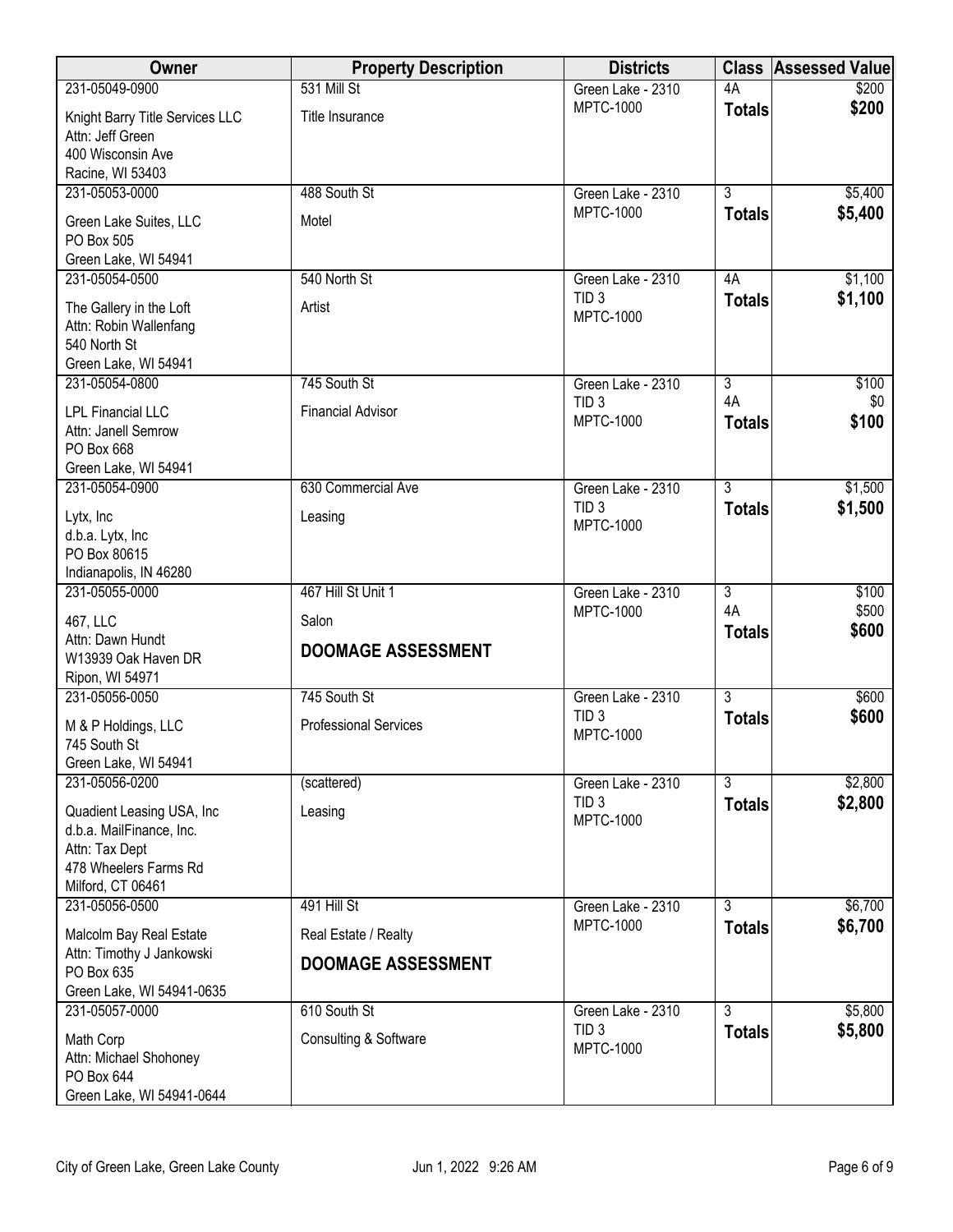| <b>Owner</b>                                           | <b>Property Description</b> | <b>Districts</b>                      | <b>Class</b>                    | <b>Assessed Value</b> |
|--------------------------------------------------------|-----------------------------|---------------------------------------|---------------------------------|-----------------------|
| 231-05057-0400                                         | 515 Gold St                 | Green Lake - 2310                     | 3                               | \$300                 |
| McClone Agency Inc                                     | <b>Insurance Sales</b>      | TID <sub>4</sub><br><b>MPTC-1000</b>  | 4A<br><b>Totals</b>             | \$600<br>\$900        |
| PO Box 389                                             |                             |                                       |                                 |                       |
| Menasha, WI 54952-0389<br>231-05057-0500               | 630 Commercial Ave          | Green Lake - 2310                     | $\overline{3}$                  | \$30,500              |
|                                                        |                             | TID <sub>3</sub>                      | <b>Totals</b>                   | \$30,500              |
| Flash Trucking Inc<br>Attn: Patrick & Lynn McConnell   | Trucking                    | <b>MPTC-1000</b>                      |                                 |                       |
| PO Box 574                                             | <b>DOOMAGE ASSESSMENT</b>   |                                       |                                 |                       |
| Green Lake, WI 54941-0574                              |                             |                                       |                                 |                       |
| 231-05057-0600                                         | 509 Commercial Ave          | Green Lake - 2310                     | $\overline{3}$                  | \$30,200              |
| Shoreline Boat Center                                  | Sales & Service             | TID <sub>3</sub><br><b>MPTC-1000</b>  | <b>Totals</b>                   | \$30,200              |
| 509 Commercial Ave                                     | <b>DOOMAGE ASSESSMENT</b>   |                                       |                                 |                       |
| Green Lake, WI 54941                                   |                             |                                       |                                 |                       |
| 231-05058-0000                                         | 453 North St                | Green Lake - 2310<br><b>MPTC-1000</b> | $\overline{3}$<br><b>Totals</b> | \$26,200<br>\$26,200  |
| Miller's Daughter                                      | <b>B&amp;B</b>              |                                       |                                 |                       |
| Attn: Bilodeau Properties LLC<br>453 North St          |                             |                                       |                                 |                       |
| Green Lake, WI 54941                                   |                             |                                       |                                 |                       |
| 231-05060-0000                                         | (scattered)                 | Green Lake - 2310                     | $\overline{3}$                  | \$400                 |
| Quadient, Inc.                                         | Leasing                     | TID <sub>3</sub>                      | <b>Totals</b>                   | \$400                 |
| Attn: Tax Dept                                         |                             | <b>MPTC-1000</b>                      |                                 |                       |
| 478 Wheelers Farms Rd                                  |                             |                                       |                                 |                       |
| Milford, CT 06460<br>231-05062-0000                    | 535 Commercial Ave          | Green Lake - 2310                     | $\overline{AB}$                 | \$13,500              |
|                                                        |                             | TID <sub>3</sub>                      | <b>Totals</b>                   | \$13,500              |
| Norton Boat Works LLC<br>Attn: Joe Norton III          | <b>BOLL</b> - Boathouse     | <b>MPTC-1000</b>                      |                                 |                       |
| N6284 State Hwy 49                                     |                             |                                       |                                 |                       |
| Green Lake, WI 54941                                   |                             |                                       |                                 |                       |
| 231-05063-0000                                         | 380 S Lawson Dr             | Green Lake - 2310                     | $\overline{3}$                  | \$75,600              |
| Mockus Enterprises LLC                                 | Restaurant                  | <b>MPTC-1000</b>                      | <b>Totals</b>                   | \$75,600              |
| d.b.a. Nortons of Green Lake LLC                       |                             |                                       |                                 |                       |
| PO Box 437<br>Green Lake, WI 54941-0437                |                             |                                       |                                 |                       |
| 231-05067-0500                                         | 762 Commercial Ave          | Green Lake - 2310                     | $\overline{3}$                  | \$103,900             |
| <b>Crossroads Market LLC</b>                           | Grocery                     | TID <sub>3</sub>                      | 4A                              | \$53,900              |
| d.b.a. Crossroads Market & Fuel                        |                             | <b>MPTC-1000</b>                      | <b>Totals</b>                   | \$157,800             |
| Attn: Bryan C Edwards, Agent                           | <b>DOOMAGE ASSESSMENT</b>   |                                       |                                 |                       |
| PO Box 591                                             |                             |                                       |                                 |                       |
| Green Lake, WI 54941-0591<br>231-05067-0801            | (scattered)                 | Green Lake - 2310                     | $\overline{3}$                  | \$200                 |
|                                                        |                             | <b>MPTC-1000</b>                      | <b>Totals</b>                   | \$200                 |
| Pitney Bowes, Inc.<br>Attn: Westshore Corporate Center | Leasing                     |                                       |                                 |                       |
| 600 N Westshore Blvd                                   |                             |                                       |                                 |                       |
| Suite 810                                              |                             |                                       |                                 |                       |
| Tampa, FL 33609                                        |                             |                                       |                                 |                       |
| 231-05067-0900                                         | (scattered)                 | Green Lake - 2310<br><b>MPTC-1000</b> | $\overline{3}$                  | \$800<br>\$800        |
| Pitney Bowes Global Financial Sevices                  | Leasing                     |                                       | <b>Totals</b>                   |                       |
| LLC<br>5310 Cypress Center Dr Ste 110                  |                             |                                       |                                 |                       |
| Tampa, FL 33609                                        |                             |                                       |                                 |                       |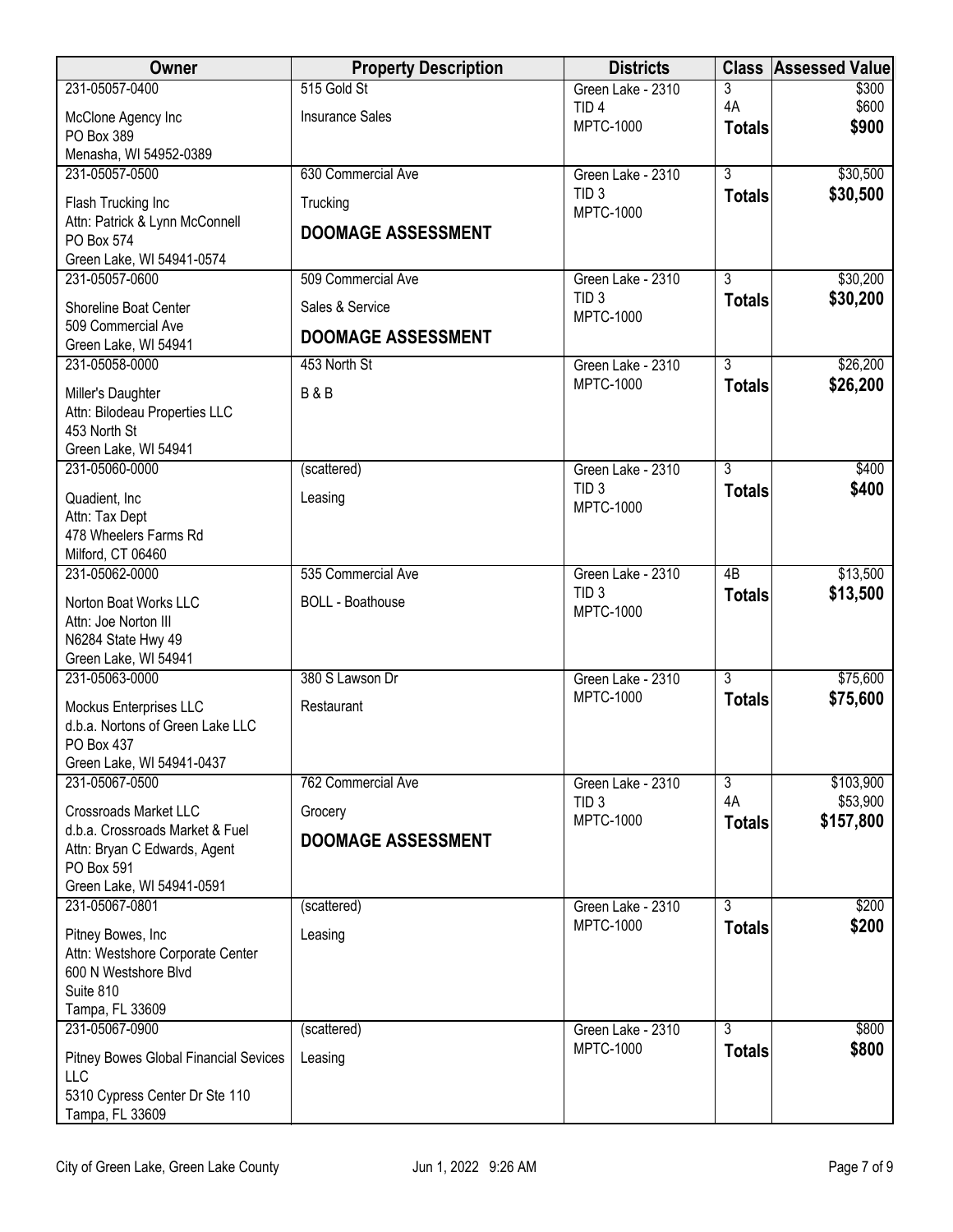| Owner                                                                                                                              | <b>Property Description</b>                   | <b>Districts</b>                      |                          | <b>Class Assessed Value</b> |
|------------------------------------------------------------------------------------------------------------------------------------|-----------------------------------------------|---------------------------------------|--------------------------|-----------------------------|
| 231-05071-0000                                                                                                                     | 560 Mill St                                   | Green Lake - 2310                     |                          | \$22,300                    |
| Green Lake Dental LLC<br>PO Box 481<br>Green Lake, WI 54941-0540                                                                   | <b>Dental Services</b>                        | TID <sub>6</sub><br><b>MPTC-1000</b>  | <b>Totals</b>            | \$22,300                    |
| 231-05072-0000                                                                                                                     | 402 Ernest St                                 | Green Lake - 2310                     | 4A                       | \$700                       |
| Renaud's Flooring<br>Attn: Paul Renaud<br>402 Ernest St<br>Green Lake, WI 54941                                                    | <b>Floor Covering</b>                         | <b>MPTC-1000</b>                      | <b>Totals</b>            | \$700                       |
| 231-05074-0301                                                                                                                     | 509 Mill St                                   | Green Lake - 2310                     | $\overline{3}$           | \$4,100                     |
| Sassafrass Specialties, L.L.C.<br>Attn: Carrie Nolen<br>PO Box 612<br>Green Lake, WI 54941                                         | Restaurant<br><b>DOOMAGE ASSESSMENT</b>       | <b>MPTC-1000</b>                      | <b>Totals</b>            | \$4,100                     |
| 231-05077-0000                                                                                                                     | 501 South St                                  | Green Lake - 2310                     | $\overline{3}$           | \$16,800                    |
| North Bay Sport & Liquor, Inc                                                                                                      | Retail Sporting/Bev                           | <b>MPTC-1000</b>                      | <b>Totals</b>            | \$16,800                    |
| Attn: Joel G Baranowski<br>501 South St<br>Green Lake, WI 54941-9404                                                               | <b>DOOMAGE ASSESSMENT</b>                     |                                       |                          |                             |
| 231-05077-0205                                                                                                                     | 463 Lake St                                   | Green Lake - 2310                     | $\overline{3}$           | \$7,600                     |
| Outdoor Properties, LLC<br>PO Box 536<br>Green Lake, WI 54941                                                                      | Restaurant/Retail/Docks                       | <b>MPTC-1000</b>                      | <b>Totals</b>            | \$7,600                     |
| 231-05077-0300                                                                                                                     | 630 South St                                  | Green Lake - 2310                     | $\overline{3}$           | \$2,700                     |
| Sleeping Dog Media Productions, Inc<br>Attn: Jon Tennyson                                                                          | Video Production<br><b>DOOMAGE ASSESSMENT</b> | TID <sub>3</sub><br><b>MPTC-1000</b>  | 4A<br><b>Totals</b>      | \$1,300<br>\$4,000          |
| 711 W 2nd St<br>Avisotn, IL 62216-3448                                                                                             |                                               |                                       |                          |                             |
| 231-05077-0550                                                                                                                     | (scattered)                                   | Green Lake - 2310                     | $\overline{3}$           | \$3,300                     |
| Smucker FoodService Inc<br>PO Box 3576                                                                                             | Leasing                                       | <b>MPTC-1000</b>                      | <b>Totals</b>            | \$3,300                     |
| Chicago, IL 60654                                                                                                                  |                                               |                                       |                          |                             |
| 231-05077-0600<br>Special Properties of Green Lake, LLC<br>Attn: Jeff Shadick & Sarah Loberg<br>PO Box 637<br>Green Lake, WI 54941 | 518 Mill St<br>Real Estate / Realty           | Green Lake - 2310<br><b>MPTC-1000</b> | 3<br>4A<br><b>Totals</b> | \$400<br>\$100<br>\$500     |
| 231-05077-0730                                                                                                                     | 492 Hill St                                   | Green Lake - 2310                     | $\overline{3}$           | \$2,500                     |
| Town Square Tap<br>492 Hill St<br>Green Lake, WI 54941                                                                             | Bar/Restaurant                                | TID <sub>6</sub><br><b>MPTC-1000</b>  | <b>Totals</b>            | \$2,500                     |
| 231-05084-0000                                                                                                                     | 680 Illinois Ave                              | Green Lake - 2310                     | $\overline{3}$           | \$31,200                    |
| Tuscumbia Golf & Tennis<br>Attn: John Geils                                                                                        | Country Club<br><b>DOOMAGE ASSESSMENT</b>     | TID <sub>3</sub><br><b>MPTC-1000</b>  | 4A<br><b>Totals</b>      | \$105,000<br>\$136,200      |
| PO Box 473<br>Green Lake, WI 54941-0473                                                                                            |                                               |                                       |                          |                             |
| 231-05084-0600                                                                                                                     | (scattered)                                   | Green Lake - 2310                     | $\overline{3}$           | \$16,200                    |
| Wabasha Leasing LLC<br>PO Box 80615<br>Indianapolis, IN 46280                                                                      | Leasing                                       | <b>MPTC-1000</b>                      | <b>Totals</b>            | \$16,200                    |